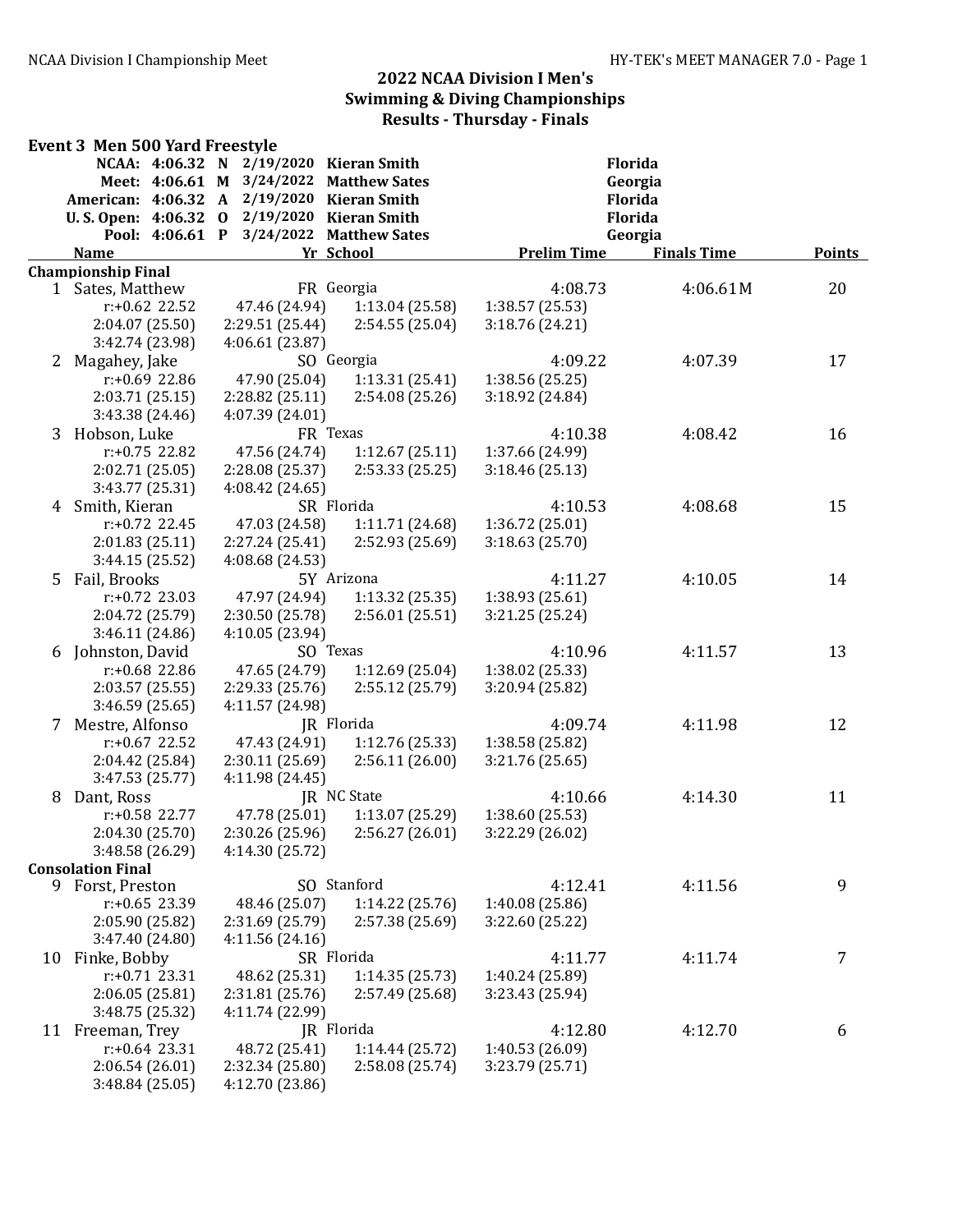|    | <b>Consolation Final  (Event 3 Men 500 Yard Freestyle)</b> |                                     |                  |                    |                    |                |
|----|------------------------------------------------------------|-------------------------------------|------------------|--------------------|--------------------|----------------|
|    | <b>Name</b>                                                | Yr School                           |                  | <b>Prelim Time</b> | <b>Finals Time</b> | <b>Points</b>  |
|    | 12 Shoults, Grant                                          | 5Y Stanford                         |                  | 4:13.14            | 4:12.79            | 5              |
|    | $r: +0.62$ 22.82                                           | 48.26 (25.44)                       | 1:14.14 (25.88)  | 1:40.34 (26.20)    |                    |                |
|    | 2:06.42 (26.08)                                            | 2:32.42 (26.00)                     | 2:58.44 (26.02)  | 3:24.26 (25.82)    |                    |                |
|    | 3:49.10 (24.84)                                            | 4:12.79 (23.69)                     |                  |                    |                    |                |
| 13 | Soloveychik, Bar                                           | FR Minnesota                        |                  | 4:12.76            | 4:13.51            | 4              |
|    | $r: +0.65$ 23.32                                           | 48.66 (25.34)                       | 1:14.21(25.55)   | 1:39.98 (25.77)    |                    |                |
|    | 2:05.81(25.83)                                             | 2:31.73 (25.92)                     | 2:57.60 (25.87)  | 3:23.48 (25.88)    |                    |                |
|    | 3:49.18 (25.70)                                            | 4:13.51 (24.33)                     |                  |                    |                    |                |
|    | 14 Plage, James                                            | SO NC State                         |                  | 4:12.88            | 4:13.82            | 3              |
|    | $r: +0.68$ 23.76                                           | 49.39 (25.63)                       | 1:15.40(26.01)   | 1:41.40 (26.00)    |                    |                |
|    | 2:07.20 (25.80)                                            | 2:33.00(25.80)                      | 2:58.53 (25.53)  | 3:24.08 (25.55)    |                    |                |
|    | 3:49.39 (25.31)                                            | 4:13.82 (24.43)                     |                  |                    |                    |                |
|    | 15 Carrozza, Coby                                          | SO Texas                            |                  | 4:12.09            | 4:14.45            | $\overline{2}$ |
|    | $r: +0.71$ 23.16                                           | 48.42 (25.26)                       | 1:14.29(25.87)   | 1:40.33 (26.04)    |                    |                |
|    | 2:06.18(25.85)                                             | 2:32.10 (25.92)                     | 2:57.60 (25.50)  | 3:23.42 (25.82)    |                    |                |
|    | 3:49.21 (25.79)                                            | 4:14.45 (25.24)                     |                  |                    |                    |                |
|    | 16 Hill, Julian                                            | JR Arizona St                       |                  | 4:13.81            | 4:15.78            | 1              |
|    | $r: +0.62$ 23.46                                           | 49.37 (25.91)                       | 1:15.51(26.14)   | 1:41.84 (26.33)    |                    |                |
|    | 2:07.79 (25.95)                                            | 2:33.60 (25.81)                     | 2:59.42 (25.82)  | 3:25.02 (25.60)    |                    |                |
|    | 3:50.76 (25.74)                                            | 4:15.78 (25.02)                     |                  |                    |                    |                |
|    | Event 4 Men 200 Yard IM                                    |                                     |                  |                    |                    |                |
|    | NCAA: 1:37.69 N                                            | 3/24/2022 Leon Marchand             |                  |                    | <b>Arizona St</b>  |                |
|    | Meet: 1:37.69 M                                            | 3/24/2022 Leon Marchand             |                  |                    | <b>Arizona St</b>  |                |
|    | American: 1:38.13                                          | 2/15/2018 Caeleb Dressel<br>A       |                  |                    | Florida            |                |
|    | U.S. Open: 1:37.69                                         | 3/24/2022 Leon Marchand<br>$\bf{0}$ |                  |                    | <b>Arizona St</b>  |                |
|    | Pool: 1:37.69 P                                            | 3/24/2022 Leon Marchand             |                  |                    | <b>Arizona St</b>  |                |
|    | <b>Name</b>                                                | Yr School                           |                  | <b>Prelim Time</b> | <b>Finals Time</b> | <b>Points</b>  |
|    | <b>Championship Final</b>                                  |                                     |                  |                    |                    |                |
|    | 1 Marchand, Leon                                           | FR Arizona St                       |                  | 1:38.83            | 1:37.69N           | 20             |
|    | $r: +0.65$ 21.42                                           | 45.74 (24.32)                       | 1:14.15(28.41)   | 1:37.69 (23.54)    |                    |                |
|    | 2 Lasco, Destin                                            | SO California                       |                  | 1:38.71            | 1:38.21            | 17             |
|    | $r: +0.65$ 22.02                                           | 47.13 (25.11)                       | 1:15.11 (27.98)  | 1:38.21 (23.10)    |                    |                |
|    | 3 Urlando, Luca                                            | SO Georgia                          |                  | 1:40.65            | 1:39.22            | 16             |
|    | $r: +0.64$ 21.09                                           | 45.82 (24.73)                       | 1:14.88 (29.06)  | 1:39.22 (24.34)    |                    |                |
|    | 4 Coll Marti, Carles                                       |                                     | SO Virginia Tech | 1:40.45            | 1:39.63            | 15             |
|    | $r: +0.62$ 22.07                                           | 46.88 (24.81)                       | 1:15.37 (28.49)  | 1:39.63 (24.26)    |                    |                |
|    |                                                            | SR California                       |                  |                    |                    |                |
|    | 5 Gonzalez, Hugo                                           |                                     |                  | 1:40.47            | 1:39.82            | 14             |
|    | $r: +0.64$ 21.61                                           | 46.77 (25.16)                       | 1:15.39 (28.62)  | 1:39.82 (24.43)    |                    |                |
|    | 6 Foster, Carson                                           | SO Texas                            |                  | 1:40.07            | 1:40.13            | 13             |
|    | $r: +0.64$ 21.67                                           | 46.56 (24.89)                       | 1:15.79 (29.23)  | 1:40.13 (24.34)    |                    |                |
|    | 7 Julian, Trenton                                          | 5Y California                       |                  | 1:40.35            | 1:40.47            | 12             |
|    | $r: +0.60$ 21.75                                           | 47.13 (25.38)                       | 1:15.93 (28.80)  | 1:40.47 (24.54)    |                    |                |
|    | 8 Foster, Jake                                             | JR Texas                            |                  | 1:40.91            | 1:40.63            | 11             |
|    | $r: +0.62$ 21.76                                           | 47.50 (25.74)                       | 1:15.68(28.18)   | 1:40.63 (24.95)    |                    |                |
|    | <b>Consolation Final</b>                                   |                                     |                  |                    |                    |                |
|    | 9 Polonsky, Ron                                            | FR Stanford                         |                  | 1:41.22            | 1:39.96            | 9              |
|    | $r: +0.61$ 21.81                                           | 46.68 (24.87)                       | 1:15.60(28.92)   | 1:39.96 (24.36)    |                    |                |
|    | 10 House, Grant                                            | SR Arizona St                       |                  | 1:41.85            | 1:40.53            | 7              |
|    | $r: +0.62$ 21.68                                           | 46.75 (25.07) 1:16.35 (29.60)       |                  | 1:40.53 (24.18)    |                    |                |
|    | 11 Cohen Groumi, Gal                                       | FR Michigan                         |                  | 1:41.38            | 1:41.09            | 6              |
|    | $r: +0.60$ 21.83                                           | 46.95 (25.12) 1:16.47 (29.52)       |                  | 1:41.09 (24.62)    |                    |                |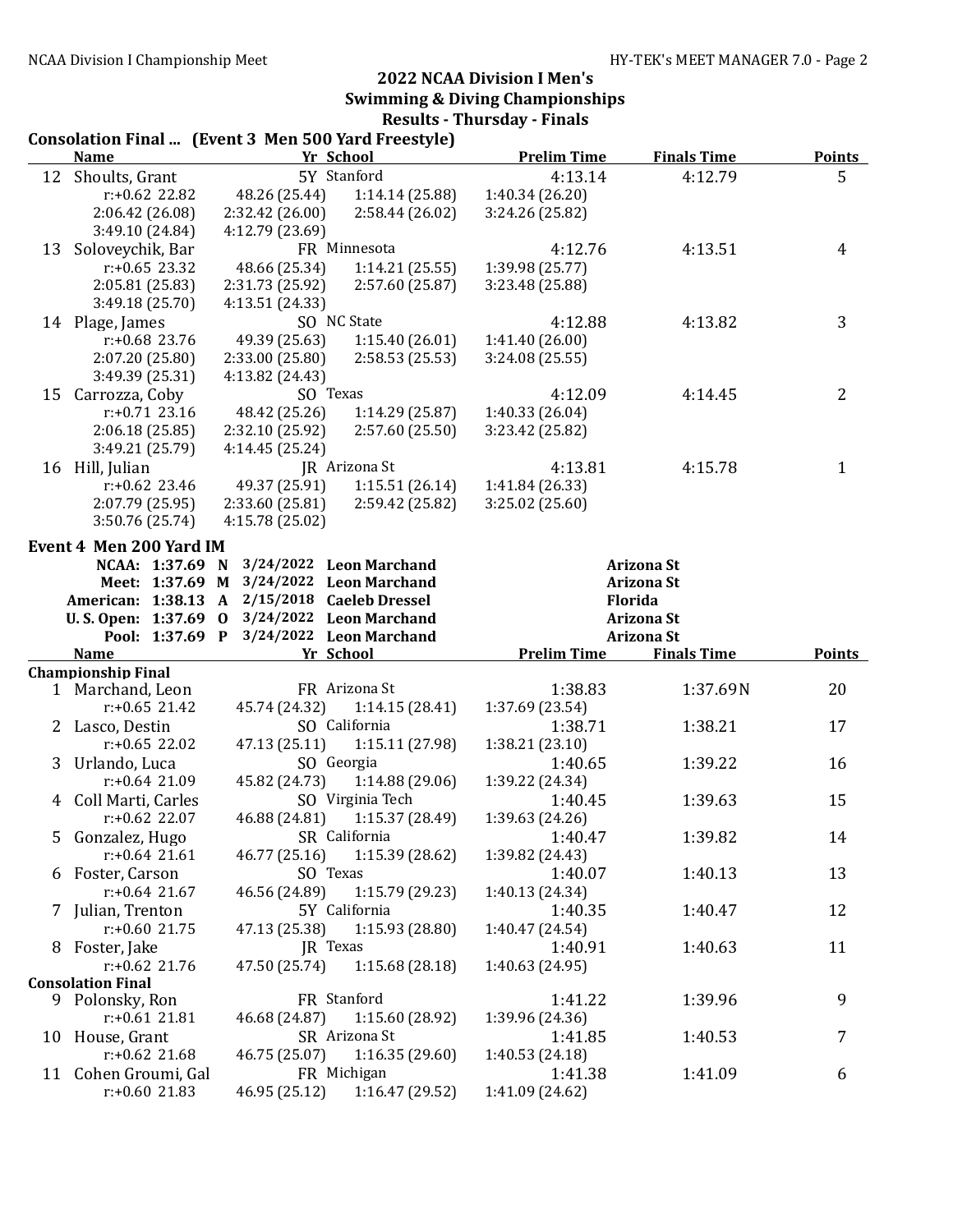|      |                                        | Consolation Final  (Event 4 Men 200 Yard IM)                         |                            |                    |                |
|------|----------------------------------------|----------------------------------------------------------------------|----------------------------|--------------------|----------------|
|      | <b>Name</b>                            | Yr School                                                            | <b>Prelim Time</b>         | <b>Finals Time</b> | <b>Points</b>  |
|      | 12 Khosla, Raunak                      | JR Princeton                                                         | 1:42.13                    | 1:41.24            | 5              |
|      | r:+0.60 22.28                          | 48.78 (26.50)<br>1:17.03(28.25)                                      | 1:41.24 (24.21)            |                    |                |
|      | JR Texas<br>13 Corbeau, Caspar         |                                                                      | 1:40.98                    | 1:41.42            | 4              |
|      | $r: +0.66$ 22.20                       | 48.06 (25.86)<br>1:16.94 (28.88)                                     | 1:41.42 (24.48)            |                    | 3              |
|      | 14 Louser, Jason<br>$r: +0.67$ 22.36   | JR California<br>48.31 (25.95)<br>1:17.14(28.83)                     | 1:42.19                    | 1:41.91            |                |
|      | 15 Vines, Braden                       | SR Texas                                                             | 1:41.91 (24.77)<br>1:42.35 | 1:42.71            | $\overline{2}$ |
|      | $r: +0.59$ 22.27                       | 48.07 (25.80)<br>1:17.18(29.11)                                      | 1:42.71 (25.53)            |                    |                |
|      | 16 Pumputis, Caio                      | 5Y Georgia Tech                                                      | 1:42.13                    | 1:43.37            | $\mathbf{1}$   |
|      | $r: +0.67$ 22.06                       | 48.35 (26.29)<br>1:17.41(29.06)                                      | 1:43.37 (25.96)            |                    |                |
|      |                                        |                                                                      |                            |                    |                |
|      | <b>Event 5 Men 50 Yard Freestyle</b>   |                                                                      |                            | Florida            |                |
|      | NCAA:<br>Meet:                         | 17.63 N 3/22/2018 Caeleb Dressel<br>17.63 M 3/22/2018 Caeleb Dressel |                            | Florida            |                |
|      | American:                              | 17.63 A 3/22/2018 Caeleb Dressel                                     |                            | Florida            |                |
|      | U.S. Open:                             | 17.63 0 3/22/2018 Caeleb Dressel                                     |                            | Florida            |                |
|      | Pool:                                  | 18.20 P 3/24/2016 Caeleb Dressel                                     |                            | Florida            |                |
|      | <b>Name</b>                            | Yr School                                                            | <b>Prelim Time</b>         | <b>Finals Time</b> | <b>Points</b>  |
|      | <b>Championship Final</b>              |                                                                      |                            |                    |                |
|      | 1 Curry, Brooks                        | JR LSU                                                               | 18.85                      | 18.56              | 20             |
|      | $r: +0.60$ 8.86                        | 18.56 (9.70)                                                         |                            |                    |                |
|      | 2 Seeliger, Bjorn                      | SO California                                                        | 18.45                      | 18.59              | 17             |
|      | $r: +0.63$ 8.89                        | 18.59 (9.70)                                                         |                            |                    |                |
| $*3$ | Brownstead, Matt                       | SO Virginia                                                          | 18.85                      | 18.60              | 15.50          |
|      | $r: +0.60$ 8.81                        | 18.60 (9.79)                                                         |                            |                    |                |
| $*3$ | Crooks, Jordan                         | FR Tennessee                                                         | 18.60                      | 18.60              | 15.50          |
|      | $r: +0.61$ 8.98                        | 18.60 (9.62)                                                         |                            |                    |                |
|      | 5 Korstanje, Nyls                      | JR NC State                                                          | 18.94                      | 18.66              | 14             |
|      | $r: +0.60$ 8.84                        | 18.66 (9.82)<br>SR Texas                                             | 18.60                      |                    | 13             |
|      | 6 Kibler, Drew<br>$r: +0.57$ 8.98      | 18.87 (9.89)                                                         |                            | 18.87              |                |
|      | 7 Ramadan, Youssef                     | SO Virginia Tech                                                     | 18.79                      | 19.04              | 12             |
|      | $r: +0.57$ 9.15                        | 19.04 (9.89)                                                         |                            |                    |                |
|      | --- Auchinachie, Cameron               | 5Y Texas                                                             | 18.63                      | DQ                 |                |
|      | $r: +0.68$ 8.96                        | DQ (9.74)                                                            |                            |                    |                |
|      | <b>Consolation Final</b>               |                                                                      |                            |                    |                |
|      | 9 Chaney, Adam                         | SO Florida                                                           | 19.00                      | 18.75              | 9              |
|      | $r: +0.61$ 8.91                        | 18.75 (9.84)                                                         |                            |                    |                |
|      | 10 Henderson, Noah                     | JR NC State                                                          | 19.00                      | 18.80              | 7              |
|      | $r: +0.58$ 8.95                        | 18.80 (9.85)                                                         |                            |                    |                |
|      | 11 Davis, Will                         | SR Florida                                                           | 19.10                      | 18.99              | 6              |
|      | $r: +0.57$ 9.08                        | 18.99 (9.91)                                                         |                            |                    |                |
|      | 12 King, Matt                          | SO Virginia                                                          | 19.08                      | 19.02              | 5              |
|      | $r: +0.63$ 9.17                        | 19.02 (9.85)<br>5Y Indiana                                           |                            | 19.14              |                |
|      | 13 Blaskovic, Bruno<br>$r: +0.52$ 9.19 | 19.14 (9.95)                                                         | 18.98                      |                    | 4              |
|      | 14 Dolan, Jack                         | JR Arizona St                                                        | 19.16                      | 19.18              | 3              |
|      | $r: +0.63$ 9.21                        | 19.18 (9.97)                                                         |                            |                    |                |
| 15   | Curtiss, David                         | FR NC State                                                          | 19.12                      | 19.22              | 2              |
|      | $r: +0.61$ 9.34                        | 19.22 (9.88)                                                         |                            |                    |                |
|      | 16 Downing, Dillon                     | JR Georgia                                                           | 19.06                      | 19.25              | $\mathbf{1}$   |
|      | $r: +0.63$ 9.32                        | 19.25 (9.93)                                                         |                            |                    |                |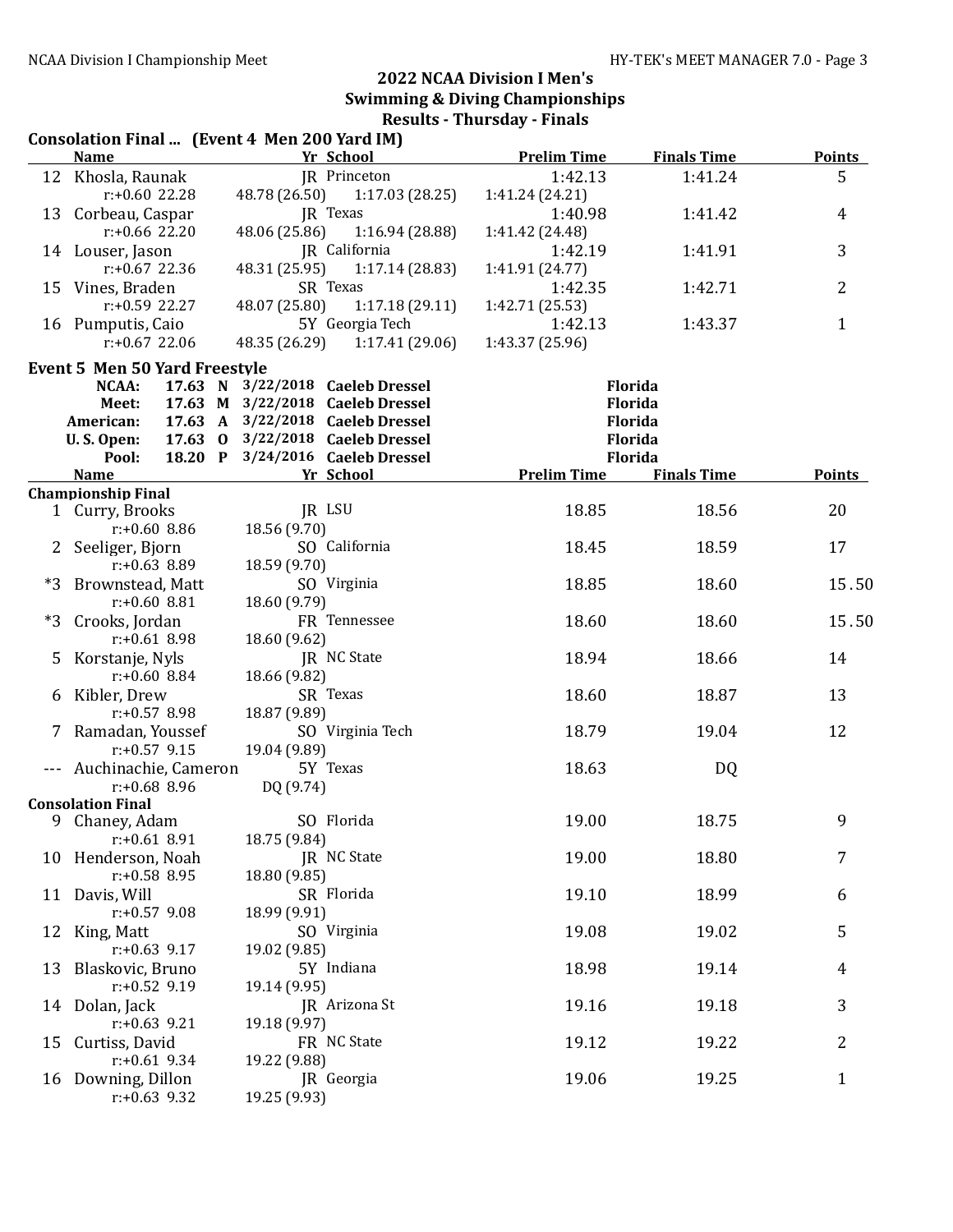#### Event 6 Men 1 mtr Diving

|                |                           |                 |                                             | Meet: 473.75 M 3/28/2013 Kristian Ipsen | <b>Stanford</b>                                                                        |                            |                         |
|----------------|---------------------------|-----------------|---------------------------------------------|-----------------------------------------|----------------------------------------------------------------------------------------|----------------------------|-------------------------|
|                |                           |                 |                                             | Pool: 475.80 P 2/26/2011 Nick McCrory   | <b>Duke</b>                                                                            |                            |                         |
|                | <b>Name</b>               |                 |                                             | Yr School                               | <b>Prelim Score</b>                                                                    | <b>Finals Score</b>        | Points                  |
|                | <b>Championship Final</b> |                 |                                             |                                         |                                                                                        |                            |                         |
|                | 1 Mathews, Kurtis         |                 |                                             | SR Texas A&M                            | 400.80                                                                                 | 438.20                     | 20                      |
| $\overline{2}$ | Capobianco, Andrew        |                 |                                             | SR Indiana                              | 405.30                                                                                 | 420.25                     | 17                      |
| 3              | Hernandez, Juan           |                 |                                             | SR LSU                                  | 374.90                                                                                 | 413.20                     | 16                      |
| 4              | Suckow, Jonathan          |                 |                                             | JR Columbia                             | 377.15                                                                                 | 402.75                     | 15                      |
| 5              | Yost, Lyle                |                 |                                             | JR Ohio St                              | 398.50                                                                                 | 386.60                     | 14                      |
| 6              | Henninger, Quentin        |                 |                                             | FR Indiana                              | 381.15                                                                                 | 378.80                     | 13                      |
| 7              | Markentin, Bjorn          |                 |                                             | JR Arizona                              | 358.55                                                                                 | 358.25                     | 12                      |
| 8              | Down Jenkins, Anton       |                 |                                             | SR UNC                                  | 365.35                                                                                 | 345.95                     | 11                      |
|                | <b>Consolation Final</b>  |                 |                                             |                                         |                                                                                        |                            |                         |
| 9              | Downs, Tyler              |                 |                                             | FR Purdue                               | 345.05                                                                                 | 383.65                     | 9                       |
|                | 10 Rzepka, Jordan         |                 |                                             | FR Purdue                               | 334.50                                                                                 | 372.60                     | $\overline{7}$          |
|                |                           |                 |                                             | SR Stanford                             | 336.90                                                                                 | 370.55                     |                         |
|                | 11 Casey, Conor           |                 |                                             |                                         |                                                                                        |                            | $\boldsymbol{6}$        |
|                | 12 Ryan, Jack             |                 |                                             | FR Stanford                             | 333.95                                                                                 | 347.80                     | 5                       |
| 13             | Hardigree, Parker         |                 |                                             | SR SMU                                  | 332.55                                                                                 | 342.60                     | $\overline{\mathbf{r}}$ |
|                | 14 Li, Zhenwei            |                 |                                             | SR Alabama                              | 333.00                                                                                 | 336.50                     | $\frac{3}{2}$           |
|                | 15 Pruitt, Connor         |                 |                                             | SR Auburn                               | 356.90                                                                                 | 321.70                     |                         |
|                | 16 Wesson, Adam           |                 |                                             | FR Harvard                              | 331.00                                                                                 | 276.35                     | $\mathbf{1}$            |
|                |                           |                 | <b>Event 7 Men 200 Yard Freestyle Relay</b> |                                         |                                                                                        |                            |                         |
|                |                           |                 | NCAA: 1:14.08 N 3/28/2009 Auburn            |                                         |                                                                                        |                            |                         |
|                |                           |                 |                                             | J Andkjaer, G Louw, K Norys, M Targett  |                                                                                        |                            |                         |
|                |                           |                 | Meet: 1:14.08 M 3/28/2009                   | <b>Auburn</b>                           |                                                                                        |                            |                         |
|                |                           |                 |                                             | J Andkjaer, G Louw, K Norys, M Targett  |                                                                                        |                            |                         |
|                |                           |                 | American: 1:14.47 A 2/16/2022 Virginia      |                                         |                                                                                        |                            |                         |
|                |                           |                 |                                             | M Brownstead, M King, C Boyle, A Lamb   |                                                                                        |                            |                         |
|                |                           |                 | U.S. Open: 1:14.08 0 3/28/2009              | <b>Auburn</b>                           |                                                                                        |                            |                         |
|                |                           |                 |                                             | J Andkjaer, G Louw, K Norys, M Targett  |                                                                                        |                            |                         |
|                |                           |                 | Pool: 1:14.47 P 2/16/2022 Virginia          |                                         |                                                                                        |                            |                         |
|                |                           |                 |                                             | M Brownstead, M King, C Boyle, A Lamb   |                                                                                        |                            |                         |
|                | <b>Team</b>               |                 |                                             | <b>Relay</b>                            | <b>Seed Time</b>                                                                       | <b>Finals Time</b>         | <b>Points</b>           |
|                | 1 Florida                 |                 |                                             |                                         |                                                                                        | 1:14.11P                   | 40                      |
|                |                           |                 |                                             |                                         | 1:15.18                                                                                |                            |                         |
|                | 1) Chaney, Adam SO        |                 |                                             | 2) r:-0.03 Friese, Eric JR              | 3) r:0.07 Davis, Will SR                                                               | 4) r:0.19 Smith, Kieran SR |                         |
|                |                           | $r: +0.61$ 9.01 | 18.85 (18.85)                               | 27.14 (8.29)                            | 37.24 (18.39)                                                                          |                            |                         |
|                |                           | 45.74 (8.50)    | 55.52 (18.28)                               | 1:04.32(8.80)                           | 1:14.11(18.59)                                                                         |                            |                         |
| 2              | California                |                 |                                             |                                         | 1:15.00                                                                                | 1:14.36P                   | 34                      |
|                | 1) Seeliger, Bjorn SO     |                 |                                             | 2) r:0.20 Alexy, Jack FR                | 3) r:0.09 Carr, Daniel 5Y                                                              | 4) r:0.10 Lasco, Destin SO |                         |
|                |                           | $r: +0.63$ 8.66 | 18.27 (18.27)                               | 27.09 (8.82)                            | 37.05 (18.78)                                                                          |                            |                         |
|                |                           | 45.72 (8.67)    | 55.67 (18.62)                               | 1:04.46(8.79)                           | 1:14.36 (18.69)                                                                        |                            |                         |
| 3              | Texas                     |                 |                                             |                                         | 1:15.49                                                                                | 1:14.41P                   | 32                      |
|                | 1) Kibler, Drew SR        |                 |                                             |                                         | 2) r:0.32 Krueger, Danny SR 3) r:0.19 Corbeau, Caspar JR 4) r:0.37 Auchinachie, Camero |                            |                         |
|                |                           | $r: +0.60$ 8.93 | 18.83 (18.83)                               | 27.81 (8.98)                            | 37.60 (18.77)                                                                          |                            |                         |
|                |                           | 46.31 (8.71)    | 56.27 (18.67)                               | 1:04.71(8.44)                           | 1:14.41(18.14)                                                                         |                            |                         |
|                | 4 NC State                |                 |                                             |                                         | 1:14.59                                                                                | 1:14.69                    | 30                      |
|                | 1) Henderson, Noah JR     |                 |                                             | 2) r:0.08 Korstanje, Nyls JR            | 3) r:0.23 Stokowski, Kacper JF4) r:0.12 Hayes, Aiden FR                                |                            |                         |
|                |                           | $r: +0.59$ 9.02 | 19.09 (19.09)                               | 27.40 (8.31)                            | 37.13 (18.04)                                                                          |                            |                         |
|                |                           | 45.85 (8.72)    | 55.79 (18.66)                               | 1:04.53(8.74)                           | 1:14.69 (18.90)                                                                        |                            |                         |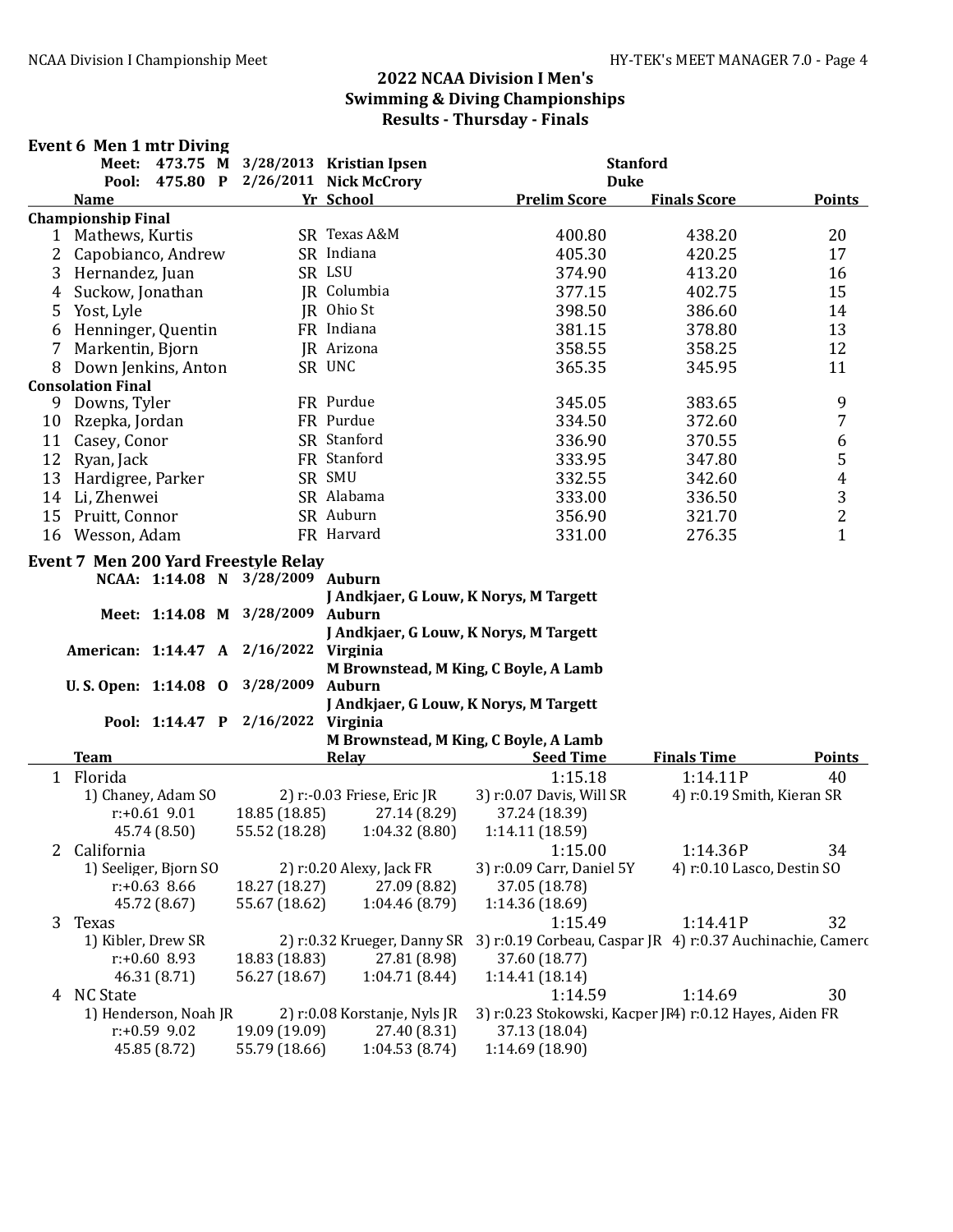# (Event 7 Men 200 Yard Freestyle Relay)

|    | <b>Team</b>               |               | . .<br>Relay                | <b>Seed Time</b>                                                   | <b>Finals Time</b>           | Points                       |
|----|---------------------------|---------------|-----------------------------|--------------------------------------------------------------------|------------------------------|------------------------------|
|    | 5 Virginia                |               |                             | 1:14.47                                                            | 1:14.70                      | 28                           |
|    | 1) Brownstead, Matt SO    |               | 2) r:0.14 King, Matt SO     | 3) r:0.33 Boyle, Connor FR                                         | 4) r:0.19 Lamb, August JR    |                              |
|    | $r: +0.61$ 9.04           | 18.94 (18.94) | 27.54 (8.60)                | 37.36 (18.42)                                                      |                              |                              |
|    | 46.22 (8.86)              | 56.15 (18.79) | 1:04.91(8.76)               | 1:14.70(18.55)                                                     |                              |                              |
|    | 6 Arizona St              |               |                             | 1:15.40                                                            | 1:14.85                      | 26                           |
|    | 1) Dolan, Jack JR         |               | 2) r:0.07 House, Grant SR   | 3) r:0.25 Marchand, Leon FR 4) r:0.17 Bybee, Cody SR               |                              |                              |
|    | $r: +0.64$ 9.35           | 19.29 (19.29) | 27.83 (8.54)                | 37.76 (18.47)                                                      |                              |                              |
|    | 46.53 (8.77)              | 56.17 (18.41) | 1:04.85(8.68)               | 1:14.85 (18.68)                                                    |                              |                              |
|    | 7 Ohio St                 |               |                             | 1:15.28                                                            | 1:15.30                      | 24                           |
|    | 1) Armstrong, Hunter JR   |               | 2) r:0.12 Andreis, Sem SR   | 3) r:0.08 Quach, Alex FR                                           | 4) r:0.11 Gaziev, Ruslan SO  |                              |
|    | $r: +0.64$ 9.22           | 19.01 (19.01) | 27.64 (8.63)                | 37.56 (18.55)                                                      |                              |                              |
|    | 46.39 (8.83)              | 56.74 (19.18) | 1:05.28(8.54)               | 1:15.30 (18.56)                                                    |                              |                              |
| 8  | Indiana                   |               |                             | 1:15.81                                                            | 1:15.47                      | 22                           |
|    | 1) Blaskovic, Bruno 5Y    |               | 2) r:0.00 Mathias, Van SR   | 3) r:0.21 Miroslaw, Rafael FR 4) r:0.11 Franzman, Jack SR          |                              |                              |
|    | $r: +0.56$ 9.18           | 19.05 (19.05) | 27.60 (8.55)                | 37.85 (18.80)                                                      |                              |                              |
|    | 46.79 (8.94)              | 56.75 (18.90) | 1:05.53(8.78)               | 1:15.47(18.72)                                                     |                              |                              |
| 9  | Harvard                   |               |                             |                                                                    | 1:15.88                      | 18                           |
|    | 1) Marcoux, Raphael SR    |               | 2) r:0.18 Farris, Dean SR   | 1:16.61<br>3) r:0.24 Reihman, Mahlon SR4) r:0.09 Gures, Umitcan JR |                              |                              |
|    | $r: +0.61$ 9.32           |               |                             |                                                                    |                              |                              |
|    |                           | 19.48 (19.48) | 28.06 (8.58)                | 37.97 (18.49)                                                      |                              |                              |
|    | 46.96 (8.99)              | 57.10 (19.13) | 1:05.85(8.75)               | 1:15.88(18.78)                                                     |                              |                              |
|    | 10 Virginia Tech          |               |                             | 1:16.29                                                            | 1:15.99                      | 14                           |
|    | 1) Ramadan, Youssef SO    |               |                             | 2) r:0.06 Coll Marti, Carles SO 3) r:0.22 Ivanov, Antani SR        |                              | 4) r:0.16 Dominguez Calonge, |
|    | $r: +0.56$ 9.16           | 19.11 (19.11) | 27.70 (8.59)                | 37.63 (18.52)                                                      |                              |                              |
|    | 46.79 (9.16)              | 57.08 (19.45) | 1:05.89(8.81)               | 1:15.99 (18.91)                                                    |                              |                              |
|    | 11 Georgia                |               |                             | 1:16.71                                                            | 1:16.09                      | 12                           |
|    | 1) Downing, Dillon JR     |               | 2) r:0.25 Urlando, Luca SO  | 3) r:0.60 Hils, Zach JR                                            | 4) r:0.06 Ng, Wesley SO      |                              |
|    | $r: +0.66$ 9.23           | 19.09 (19.09) | 28.05 (8.96)                | 37.88 (18.79)                                                      |                              |                              |
|    | 46.92 (9.04)              | 56.99 (19.11) | 1:05.89(8.90)               | 1:16.09(19.10)                                                     |                              |                              |
|    | 12 Arizona                |               |                             | 1:16.57                                                            | 1:16.24                      | 10                           |
|    | 1) Ercegovic, Marin 5Y    |               | 2) r:0.05 Miller, Seth SO   | 3) r:0.24 Combs, Tai 5Y                                            | 4) r:0.16 Namir, Daniel 5Y   |                              |
|    | $r: +0.66$ 9.23           | 19.16 (19.16) | 27.89 (8.73)                | 38.23 (19.07)                                                      |                              |                              |
|    | 47.25 (9.02)              | 57.24 (19.01) | 1:06.16(8.92)               | 1:16.24(19.00)                                                     |                              |                              |
|    | 13 Alabama                |               |                             | 1:17.19                                                            | 1:16.31                      | 8                            |
|    | 1) Berneburg, Jonathan SR |               |                             | 2) r:0.11 Menke, Matthew JR 3) r:0.01 Maas, Derek JR               | 4) r:0.10 Sesvold, Tyler 5Y  |                              |
|    | $r: +0.63$ 9.26           | 19.35 (19.35) | 28.16 (8.81)                | 38.32 (18.97)                                                      |                              |                              |
|    | 47.17 (8.85)              | 57.26 (18.94) | 1:06.20(8.94)               | 1:16.31(19.05)                                                     |                              |                              |
|    | 14 Stanford               |               |                             | 1:16.74                                                            | 1:16.36                      | 6                            |
|    | 1) Minakov, Andrei SO     |               |                             | 2) r:0.16 Gonzalez, Mason JR 3) r:0.08 Affeld, Jonny SO            | 4) r:0.13 Maurer, Luke SO    |                              |
|    | $r: +0.61$ 8.99           | 19.20 (19.20) | 28.11 (8.91)                | 38.36 (19.16)                                                      |                              |                              |
|    | 47.05 (8.69)              | 57.24 (18.88) | 1:06.35(9.11)               | 1:16.36 (19.12)                                                    |                              |                              |
|    | 15 Michigan               |               |                             | 1:16.92                                                            | 1:16.38                      | 4                            |
|    | 1) Szabados, Bence SO     |               | 2) r:0.06 Peel, Cameron JR  | 3) r:0.21 Cohen Groumi, Gal F4) r:0.29 Chan, Will SR               |                              |                              |
|    | $r: +0.60$ 9.21           | 19.25 (19.25) | 27.91 (8.66)                | 38.16 (18.91)                                                      |                              |                              |
|    | 47.11 (8.95)              | 57.19 (19.03) | 1:06.09(8.90)               | 1:16.38 (19.19)                                                    |                              |                              |
| 16 | Tennessee                 |               |                             | 1:16.48                                                            | 1:16.67                      | $\overline{2}$               |
|    | 1) Crooks, Jordan FR      |               | 2) r:0.05 Scanlon, Scott JR | 3) r:0.12 Chambers, Micah SO4) r:0.25 Tarasenko, Aleksey S         |                              |                              |
|    | $r: +0.60$ 8.99           | 18.72 (18.72) | 27.57 (8.85)                | 37.92 (19.20)                                                      |                              |                              |
|    |                           |               |                             |                                                                    |                              |                              |
|    | 46.95 (9.03)              | 57.49 (19.57) | 1:06.62(9.13)               | 1:16.67(19.18)                                                     |                              |                              |
|    | 17 Purdue                 |               |                             | 1:16.85                                                            | 1:16.74                      |                              |
|    | 1) Sherman, Nicholas SR   |               | 2) r:0.06 Hrosik, Ryan SR   | 3) r:0.20 Acin, Nikola SR                                          | 4) r:0.05 Samuels, Braden FR |                              |
|    | $r: +0.64$ 9.44           | 19.63 (19.63) | 28.59 (8.96)                | 38.86 (19.23)                                                      |                              |                              |
|    | 47.77 (8.91)              | 57.71 (18.85) | 1:06.45(8.74)               | 1:16.74 (19.03)                                                    |                              |                              |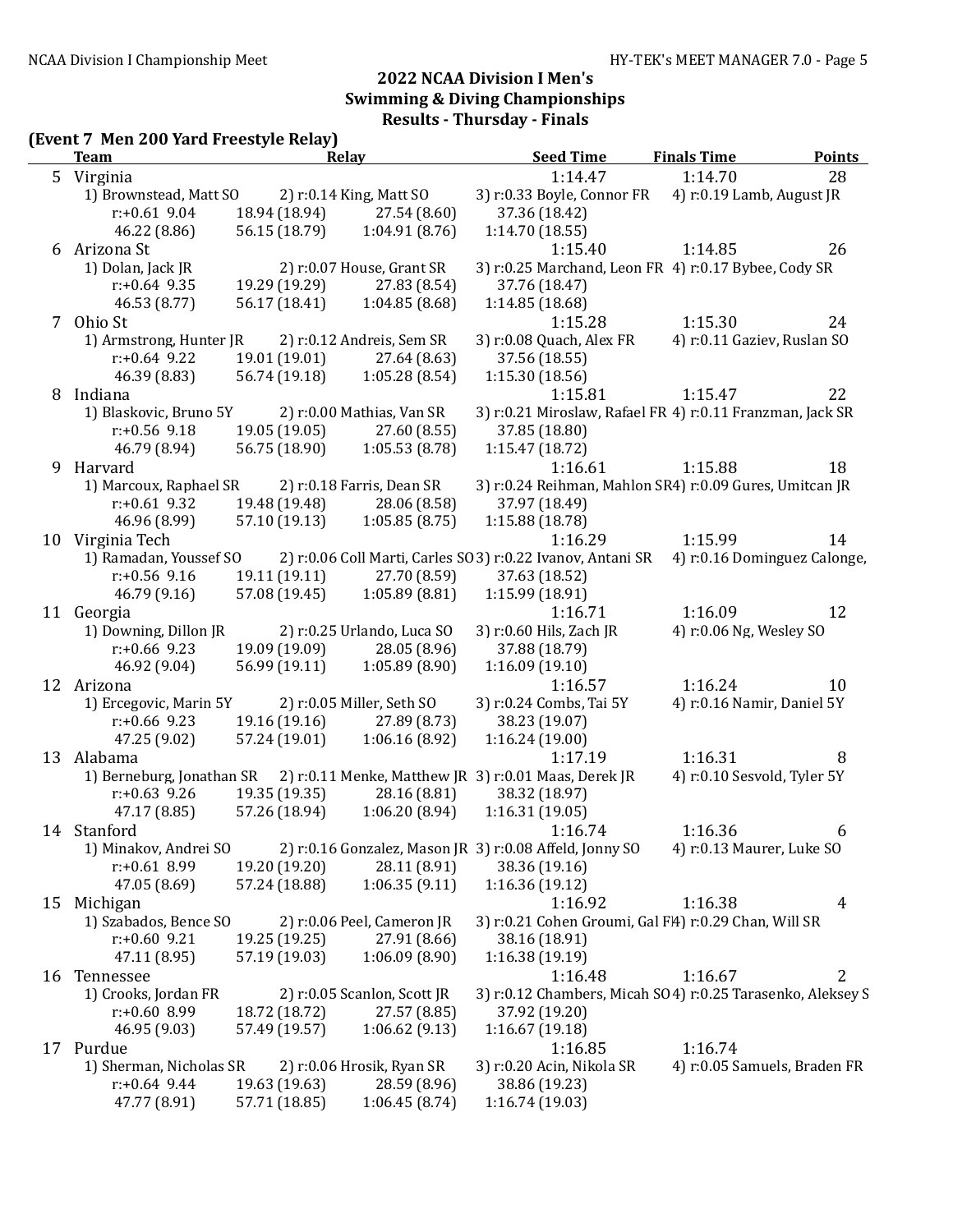# (Event 7 Men 200 Yard Freestyle Relay)

| Team                     |               | Relay                       | <b>Seed Time</b>                                                                      | <b>Finals Time</b>          | <b>Points</b> |
|--------------------------|---------------|-----------------------------|---------------------------------------------------------------------------------------|-----------------------------|---------------|
| 18 Louisville            |               |                             | 1:15.98                                                                               | 1:16.77                     |               |
| 1) Lowe, Dalton SO       |               |                             | 2) r:0.17 Eastman, Michael SR3) r:0.22 Dubinin, Vladimir FF4) r:0.27 Duncan, Caleb JR |                             |               |
| $r: +0.62$ 9.27          | 19.43 (19.43) | 28.32 (8.89)                | 38.33 (18.90)                                                                         |                             |               |
| 47.28 (8.95)             | 57.35 (19.02) | 1:06.60(9.25)               | 1:16.77(19.42)                                                                        |                             |               |
| 19 Southern California   |               |                             | 1:17.37                                                                               | 1:16.90                     |               |
| 1) Miljenic, Nikola 5Y   |               | $2)$ r:0.15 Selin, Artem FR | 3) r:0.04 Sancov, Alexei SR                                                           | 4) r:0.17 Saunders, Max JR  |               |
| $r: +0.64$ 9.36          | 19.41 (19.41) | 28.34 (8.93)                | 38.66 (19.25)                                                                         |                             |               |
| 47.53 (8.87)             | 57.73 (19.07) | 1:06.63(8.90)               | 1:16.90(19.17)                                                                        |                             |               |
| 20 Notre Dame            |               |                             | 1:16.98                                                                               | 1:17.13                     |               |
| 1) Guiliano, Chris FR    |               | 2) r:0.17 Wilburn, Cason JR | 3) r:0.06 Lukashev, Stephan S4) r:0.07 Uttley, Luke SO                                |                             |               |
| $r: +0.60$ 9.32          | 19.47 (19.47) | 28.27 (8.80)                | 38.53 (19.06)                                                                         |                             |               |
| 47.24 (8.71)             | 57.48 (18.95) | 1:06.80(9.32)               | 1:17.13(19.65)                                                                        |                             |               |
| 21 Missouri              |               |                             | 1:17.19                                                                               | 1:17.24                     |               |
| 1) Dahlgren, Jack SR     |               | 2) r:0.26 Hammer, Kevin JR  | 3) r:0.12 Patton, Ben JR                                                              | 4) r:-0.02 Kovac, Danny SR  |               |
| $r: +0.63$ 9.55          | 19.56 (19.56) | 28.55 (8.99)                | 38.81 (19.25)                                                                         |                             |               |
| 47.93 (9.12)             | 58.18 (19.37) | 1:07.09(8.91)               | 1:17.24(19.06)                                                                        |                             |               |
| 22 Auburn                |               |                             | 1:16.49                                                                               | 1:17.25                     |               |
| 1) Stoffle, Nathaniel FR |               |                             | 2) r:0.09 Tirheimer, Logan SO3) r:0.29 Yish, Matthew SR                               | 4) r:0.26 Stoffle, Aidan JR |               |
| $r: +0.57$ 9.40          | 19.78 (19.78) | 28.65 (8.87)                | 38.73 (18.95)                                                                         |                             |               |
| 47.62 (8.89)             | 57.79 (19.06) | 1:06.84(9.05)               | 1:17.25(19.46)                                                                        |                             |               |
| 23 Florida St            |               |                             | 1:16.40                                                                               | 1:17.26                     |               |
| 1) Varjasi, Peter JR     |               | 2) r:0.73 Herbet, Mason SO  | 3) r:0.08 Ksiazek, Jakub SR                                                           | 4) r:0.09 McCusker, Max SR  |               |
| $r: +0.65$ 9.55          | 19.77 (19.77) | 28.61 (8.84)                | 38.92 (19.15)                                                                         |                             |               |
| 47.71 (8.79)             | 57.96 (19.04) | 1:06.84(8.88)               | 1:17.26(19.30)                                                                        |                             |               |
| 24 Texas A&M             |               |                             | 1:17.44                                                                               | 1:17.27                     |               |
| 1) Bratanov, Koko SR     |               | 2) r:0.26 Bray, Kraig SO    | 3) r:0.12 Gogulski, Ethan SR 4) r:0.07 Bobo, Clayton SR                               |                             |               |
| $r: +0.63$ 9.42          | 19.42 (19.42) | 28.56 (9.14)                | 38.77 (19.35)                                                                         |                             |               |
| 47.77 (9.00)             | 58.01 (19.24) | 1:07.03(9.02)               | 1:17.27(19.26)                                                                        |                             |               |
| 25 Georgia Tech          |               |                             | 1:17.59                                                                               | 1:17.36                     |               |
| 1) Ferraro, Christian 5Y |               | 2) r:0.10 Unlu, Baturalp SO | 3) r:0.11 Pumputis, Caio 5Y 4) r:0.14 Daniel, Austin 5Y                               |                             |               |
| $r: +0.61$ 9.34          | 19.44 (19.44) | 28.53 (9.09)                | 38.82 (19.38)                                                                         |                             |               |
| 47.92 (9.10)             | 58.32 (19.50) | 1:07.23(8.91)               | 1:17.36 (19.04)                                                                       |                             |               |
| --- Penn St              |               |                             | 1:17.17                                                                               | D <sub>Q</sub>              |               |
| 1) Baganha, Victor FR    |               |                             | 2) r:0.15 Roberson, William 5'3) r:-0.11 Hurley, Tommy SO 4) r:0.09 Byrne, Lachlan JR |                             |               |
| $r: +0.59$ 9.41          | 19.41 (19.41) | 28.33 (8.92)                | 38.41 (19.00)                                                                         |                             |               |
| 47.71 (9.30)             | 58.13 (19.72) | 1:07.03(8.90)               | DQ (19.20)                                                                            |                             |               |

#### Scores - Men

|                |      | ັ<br>ັ            |     |
|----------------|------|-------------------|-----|
| 1. Texas       | 180  | 2. Florida        | 159 |
| 3. California  | 158  | 4. NC State       | 124 |
| 5. Arizona St  | 111  | 6. Georgia        | 100 |
| 7. Stanford    | 94   | 8. Indiana        | 78  |
| 9. Virginia    | 70.5 | 10. Virginia Tech | 69  |
| 11. Ohio St    | 56   | 12. Arizona       | 48  |
| 13. Louisville | 46   | 14. Alabama       | 41  |
| 14. Harvard    | 41   | 16. Lsu           | 36  |
| 17. Michigan   | 24   | 18. Texas A&M     | 20  |
| 19. Tennessee  | 17.5 | 20. Purdue        | 16  |
| 21. Columbia   | 15   | 22. UNC           | 11  |
| 23. Auburn     | 8    | 24. Princeton     | 5   |

Men - Team Rankings - Through Event 7